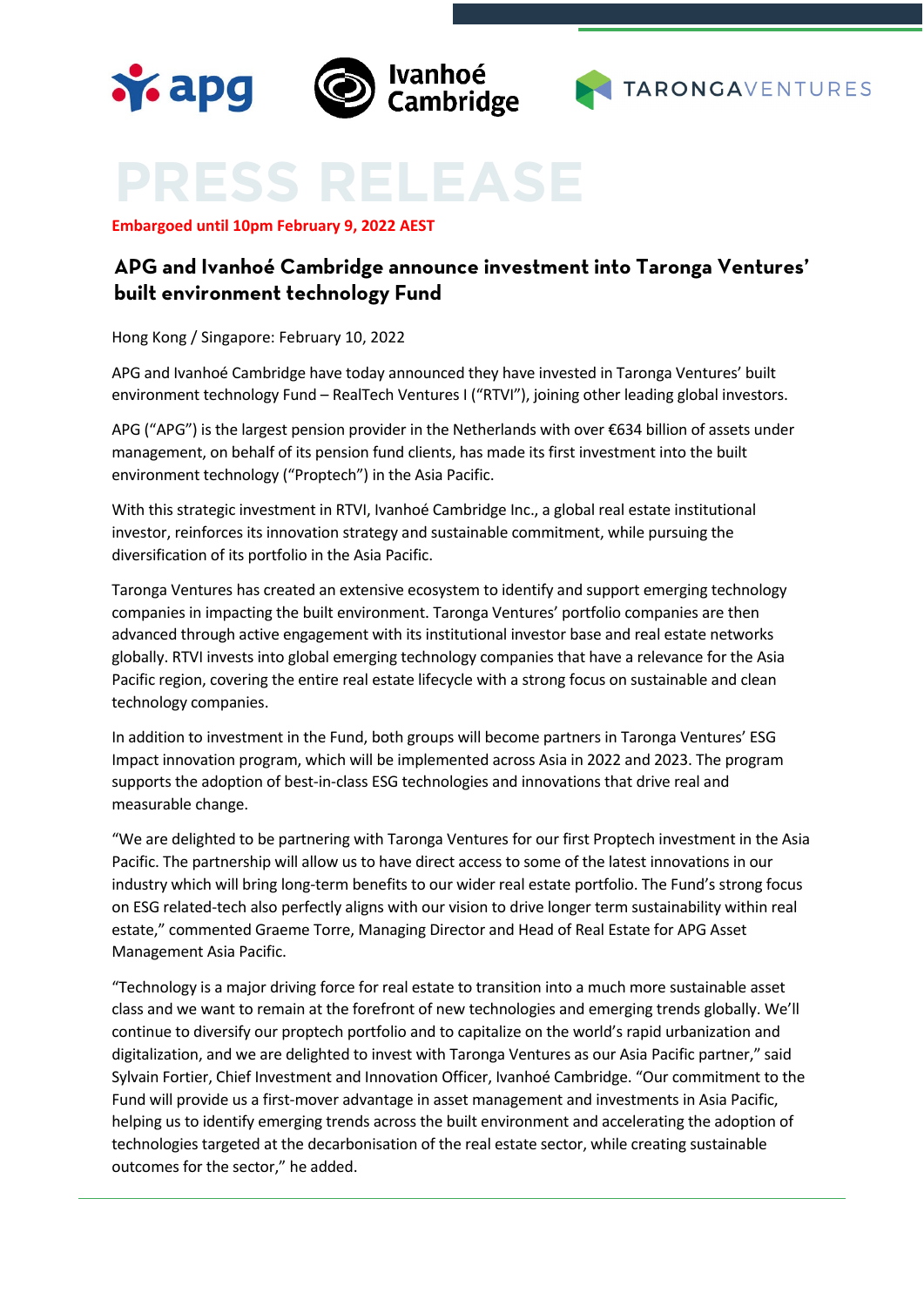





"We are pleased to welcome APG and Ivanhoé Cambridge into our ecosystem as investors and also as partners in our ESG Impact innovation program. Institutional capital has an increasingly active commitment to sustainability and driving change across the real estate sector. We will be working closely with both investors as well as their underlying partners to drive portfolio opportunities and to support their innovation and ESG strategies," said Jonathan Hannam, Co-Founder and Managing Partner at Taronga Ventures.

# **Abou[t APG](https://apg.nl/en/)**

As the largest pension provider in the Netherlands, APG looks after the pensions of 4.7 million participants. APG provides executive consultancy, asset management, pension administration, pension communication and employer services for pension funds and employers in the sectors of education, government, construction, cleaning, housing associations, sheltered employment organizations, medical specialists, and architects. APG manages approximately €634 billion (December 2021) in pension assets. With approximately 3,000 employees APG has offices in Heerlen, Amsterdam, Brussels, New York, Hong Kong, Shanghai and Beijing.

### **Abou[t Ivanhoé Cambridge](http://www.ivanhoecambridge.com/)**

Ivanhoé Cambridge develops and invests in high-quality real estate properties, projects and companies that are shaping the urban fabric in dynamic cities around the world. It does so responsibly, with a view to generate long-term performance. Ivanhoé Cambridge is committed to creating living spaces that foster the well-being of people and communities, while reducing its environmental footprint.

Ivanhoé Cambridge invests internationally alongside strategic partners and major real estate funds that are leaders in their markets. Through subsidiaries and partnerships, the Company holds interests in more than 1,100 buildings, primarily in the industrial and logistics, office, residential and retail sectors. Ivanhoé Cambridge held C\$60.4 billion in real estate assets as at December 31, 2020, and is a real estate subsidiary of Caisse de dépôt et placement du Québec [\(cdpq.com\)](https://www.cdpq.com/en/news/pressreleases/new-appointments-to-the-ivanhoe-cambridge-board-of-directors##www.cdpq.com/en), one of Canada's leading institutional fund managers. For more information: [www.Ivanhoecambridge.com.](http://www.ivanhoecambridge.com/)

### **About Taronga [Ventures](https://tarongagroup.com/)**

Taronga Ventures is Asia's leading technology and innovation investor focused on the real estate sector and the wider built environment. The group consists of the RealTech Ventures Fund, the RealTechX innovation program and Taronga Advisory and has offices in Singapore and Australia. The Fund is backed by global institutional investors and major real estate owners including APG, Ivanhoe Cambridge, CBRE Inc., PGIM Real Estate, Mitsubishi Corporation, Nomura Real Estate, Patrizia AG, Dexus, Vicinity Centres, amongst others. The Fund invests into scalable technology and innovation that enhances or challenges the traditional real estate and infrastructure sectors. Taronga Ventures is focused on investing in strategic opportunities and providing its institutional partners first-mover advantage, whilst maintaining a focus on creating a better built environment, through sustainable and responsible investment practices. Recognising that climate change is the biggest global challenge we all face, Taronga Ventures has been independently certified as being 100% carbon neutral.